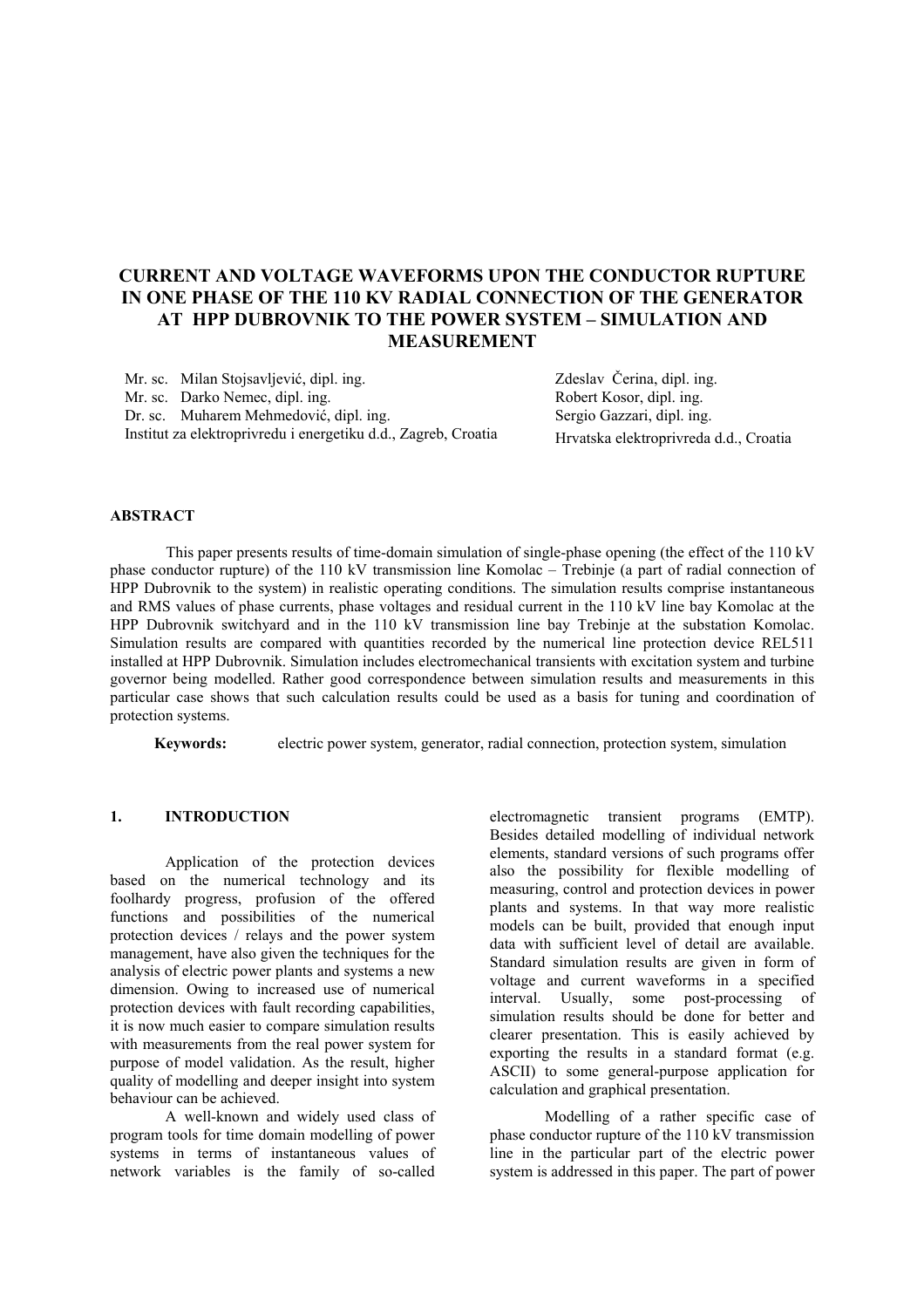system under investigation comprises 110 kV radial connection of one 120 MVA hydrogenerator (HPP Dubrovnik) to the electric power system realized through two 110 kV transmission line sections (110 kV TL HPP Dubrovnik – Komolac and Komolac – Trebinje) with local passive consumption supplied from the transformer 110/35 kV in substation Komolac at the end of the first section.and the second section of the 110 kV connection ends in the node with transformation 110/220 kV in substation Trebinje as the coupling point to the electrical power system.

The phase conductor rupture occurred at the very beginning of the second 110 kV section (substation Komolac), i.e. at so called "current bridge" at the connection point of the transmission line.

The simulation model comprised detailed dynamic representation of the generating unit with its control systems (excitation system and turbine governor). Simulation results were validated by comparison with the current and voltage waveform records made by the numerical protection device of the transmission line. This protection is installed at the beginning of the first section of the 110 kV radial connection (i.e. at HPP Dubrovnik).

Calculations of the current and voltage waveforms are made for the positions at the beginning of the both sections of 110 kV connection (HPP Dubrovnik and substation Komolac). Rather good accordance between simulation and measurements is achieved thanks to accuracy of input data (model parameters, initial steady state) and relatively simple transmission network configuration. Of course, further refinment of the model is still possible, particularly now when there is a new generating unit monitoring system installed at HPP Dubrovnik which is capable of recording instantaneous values of generator currents and voltages as well as currents and voltages in the 110 kV bay.

# **2. THE SIMULATION MODEL**

The generator G1 at HPP Dubrovnik, situated in the southern part of the Croatian power system, is a 120 MVA unit connected to the 110 kV substation Komolac via 110 kV transmission line HPP Dubrovnik – Komolac (designation D<sub>164</sub>/1+D<sub>165</sub>). Note that the generating unit circuit breaker at HPP Dubrovnik serves at the same time as the line circuit breaker of the 110 kV TL Dubrovnik - Komolac. From the substation Komolac there are two 110 kV connections, one to the substation Ston and the other to the substation Trebinje. The 110 kV transmission line Komolac – Trebinje (designated as D138) is the interconnection line between electric power systems (EPS) of Croatia and Republika Srpska.

In the present configuration the electric power system of the Republika Srpska is in the II. UCTE synchronous zone, while the Croatian electric power system is in the first UCTE synchronous zone. That means that simultaneous operation of both before mentioned transmission lines is not allowed, which leaves the generator G1 of the HPP Dubrovnik working either on the Croatian EPS or on the EPS of Republika Srpska. In the configuration considered in this case the transmission line D138 Komolac – Trebinje was in operation, and D137 Komolac – Ston was disconnected.

In the year 2000, the new numerical transmission line protection REL511 ver. 1.2, manufactured by ABB was installed in the HPP Dubrovnik. That protection relay protects D164/1+165 HPP Dubrovnik – Komolac and among other functions has a fault recorder function.

A full three phase model of the local electric power system is used for calculations. The model, consisting of the generating unit G1 in HPP Dubrovnik with the excitation and turbine governing system, two 110 kV transmission lines: HPP Dubrovnik – Komolac and Komolac – Trebinje, power transformer 110/35 kV in the substation Komolac with local consumption represented with the constant impedance model and equivalent representation of the 220 kV electric power system connected via power transformer 110/220 kV, 150 MVA at the substation Trebinje, has been set up in LEC ATP program package and is presented schematically in the fig. 1. The transmission lines were modelled as pi-equivalents with lumped parameters.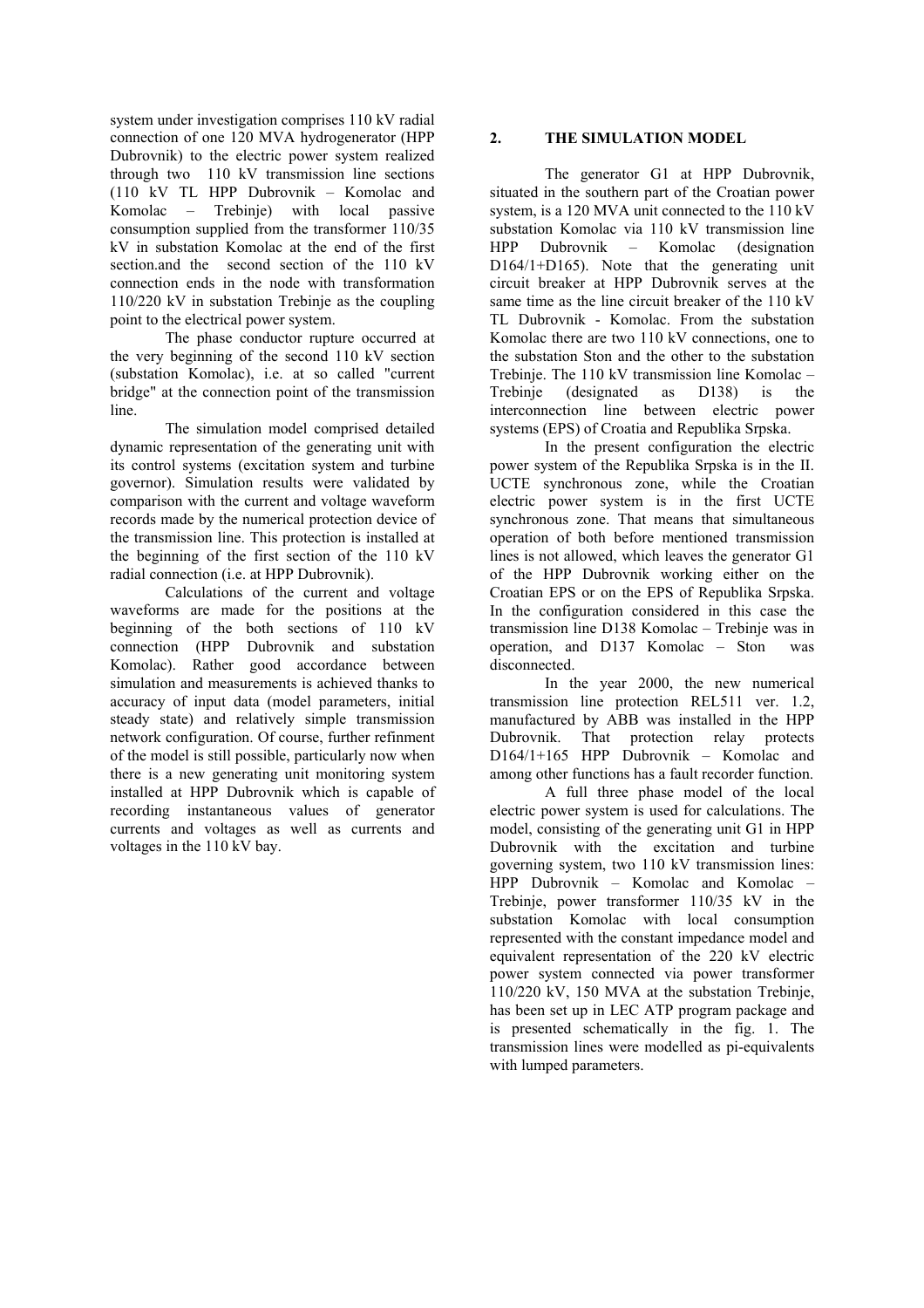

**Figure 1** Simulation model used for the calculations of the current and voltage waveforms upon the singlephase conductor rupture of the 110 kV transmission line Komolac – Trebinje with calculation results of the initial (pre-fault) steady state

Location of current measurements on the 110 kV transmission lines HPP Dubrovnik – Komolac and Komolac – Trebinje used in the model, are clearly marked ( $I_{HDuKo}$ ,  $I_{KoTr}$ , figure 1)

Initial steady state, based on the realistic operating conditions recorded before the mentioned fault (power flow 72 MW / -28 Mvar on the TL 138 Komolac – Trebinje, local load 28 MW / 6.5 Mvar at the substation Komolac) was modelled. Basic calculation results of the initial steady state made on the model are also shown in fig. 1 as phase RMS values of voltages and currents. All voltage and current phase angles in fig. 1 are referred to phase ''A'', that is ''L1'' (initial state is balanced). Active and reactive power flows are referred to the total three-phase power in the respective monitored branches.

## **3. RESULTS OF ANALYSIS**

#### **3.1 Course of fault**

A realistic operating incident is modelled – the phase conductor L2 rupture in the substation Komolac at the very beginning of the 110 kV TL Komolac – Trebinje. Sudden phase unbalance caused the electromechanical swinging of the generator G1 at HPP Dubrovnik against the system.

Distance protection LZ92 installed in the 110 kV line bay of the TL Komolac – Trebinje in the substation Komolac could not have operated upon such fault and there was no overcurrent earth fault protection.

It was the operation of the overcurrent earth fault protection function comprised by the protection device REL511 (with setting: 120 A, 4 seconds) that switched off the circuit breaker in the 110 kV line bay of the TL HPP Dubrovnik – Komolac. This happened approximately 4 seconds after the fault had occured, which is in compliance with the adjusted time delay of that protection function. By this action the generator at the HPP Dubrovnik was disconnected from the system but the Komolac substation and the 110 kV TL HPP Dubrovnik – Komolac were still connected to the power system through the two healthy phases of the 110 kV line Komolac – Trebinje.

The fault recorder function within the numerical protection REL 511 at HPP Dubrovnik was triggered by operation of the earth fault protection. Having total recording length of 4 seconds and the prefault interval set to 500 milliseconds it could not have recorded the entire phenomenon from the inception of the fault to the opening of the circuit breaker.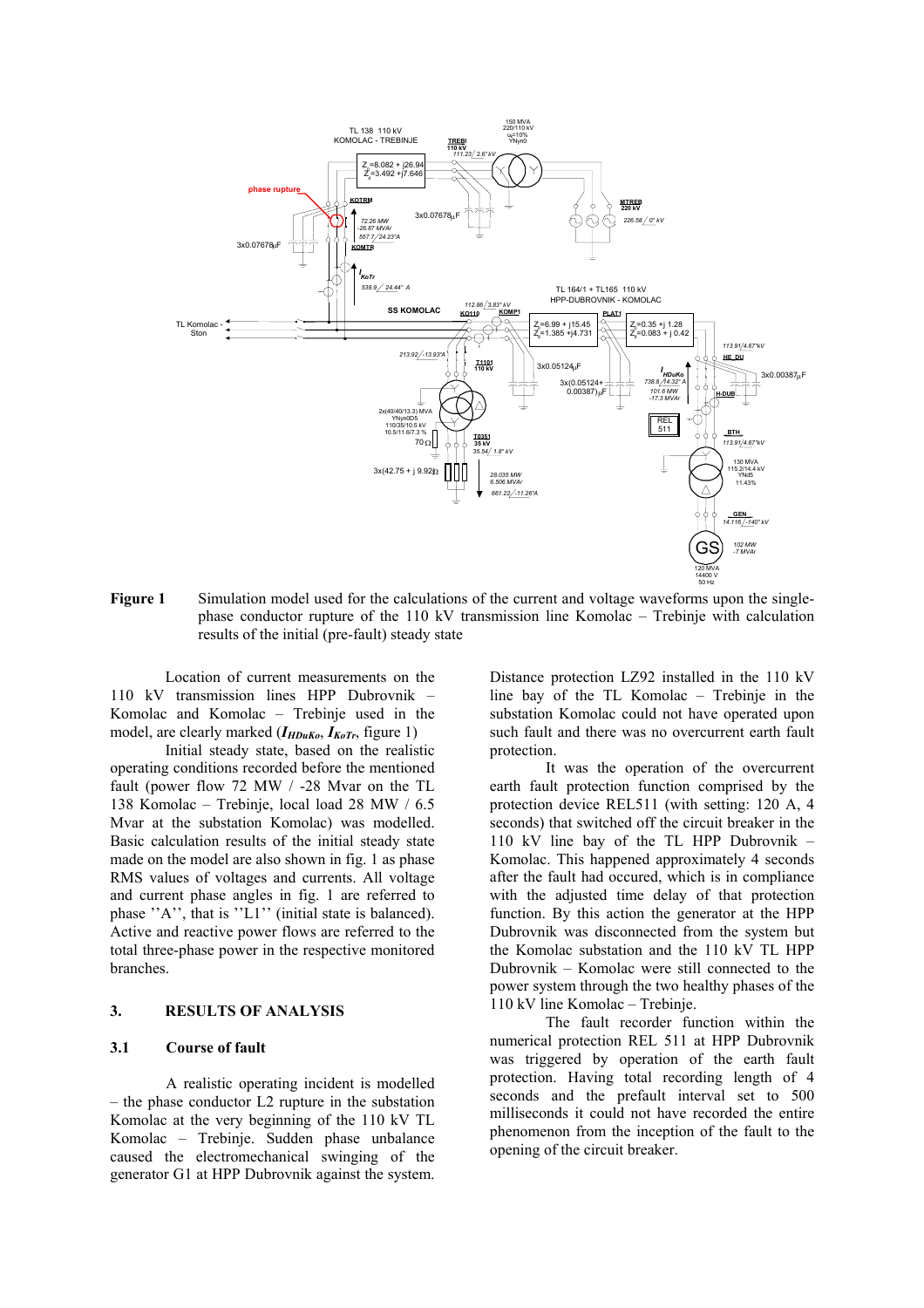## **3.2 Comparison of simulation results and measurements**

The results are presented in form of the phase currents and voltages waveforms and residual current  $(I_N=3I_0)$  waveforms (instantaeous values) along the time axis in an interval approximately 100 ms before and 100 ms after the switching off of the circuit breaker in the line bay of the HPP Dubrovnik switchyard. Instantaneous values of currents and voltages in the line bay at HPP Dubrovnik switchyard obtained from simulation are shown in fig. 2 simultaneously with the same quantities recorded by the numerical protection

REL 511, thus allowing direct comparison between simulation and measurement. Pretty good accordance of simulation results with actual measurements can be observed. The currents and voltages on the line Komolac – Trebinje could not have been compared in the same way since there was no recording device at the Komolac substation.

Vector diagram showing amplitude and phase relations of the measured and calculated currents and voltages immediately before the switching off of the circuit breaker in the line bay of the HPP Dubrovnik switchyard (i.e. generating unit circuit breaker) is shown in fig. 3.





**Figure 2** Instantaneous values of voltages and currents on the TL HPP Dubrovnik – Komolac (line bay in the HPP Dubrovnik switchyard) with open phase L2 on the TL Komolac – Trebinje, zoomed approximately 100 ms before and after opening of the circuit breaker in the line bay of the TL HPP Dubrovnik – Komolac in the HPP Dubrovnik switchyard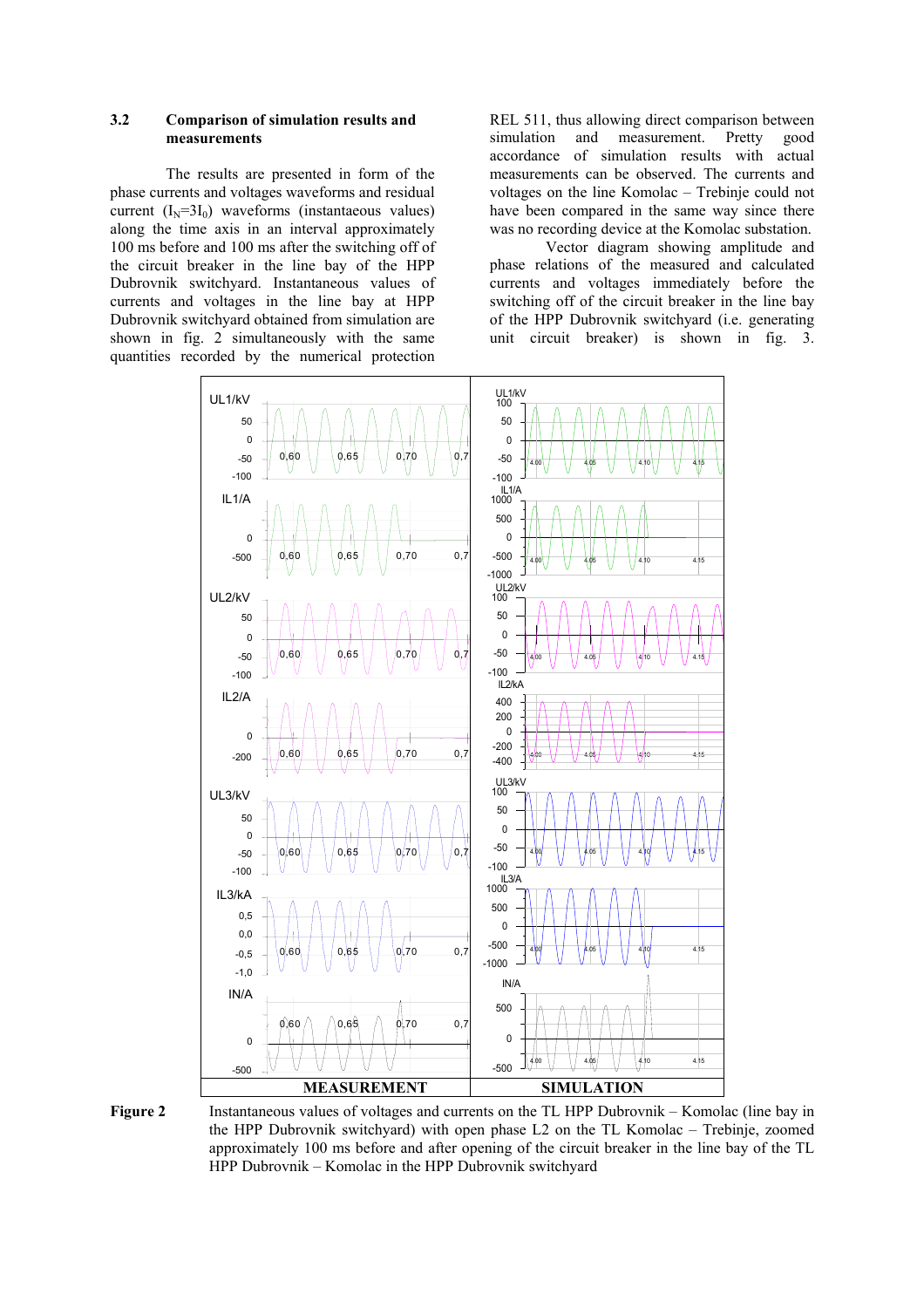

**Figure 3** Vector representation of line currents and voltages in the 110 kV TL HPP Dubrovnik – Komolac immediately before switching off the circuit breaker at HPP Dubrovnik



**Figure 4** Simulated time responses of currents and voltages (RMS values) on the 110 kV TL HPP Dubrovnik - Klomolac (left) and on the 110 kV TL Komolac-Trebinje (right)

The whole course of the phenomenon, as obtained from simulation, is shown in fig. 4 in form of time responses of RMS values of voltages and currents in the 110 kV line bay at HPP Dubrovnik and on the 110 kV TL Komolac- Trebinje (in 110 kV line bay at Komolac substation). Local mode oscillations (swings) of the generating unit G1 at HPP Dubrovnik can be readily observed in all phase currents and in the residual current at both locations. Oscillation frequency is approximately 0.84 Hz and maximum peak to peak value of the

oscillatory component in RMS residual current  $I_N$ on the TL HPP Dubrovnik – Komolac amounts to 70 A while mean value of the total  $I_N$  is about 350 A, well above the threshold of the overcurrent ground fault function in REL511 (120 A). At the same time, the maximum amplitude of the damped oscillatory component of the same frequency (0.84 Hz) in the residual current  $I_N$  on the 110 kV TL Komolac – Trebinje is approximately 130 A.